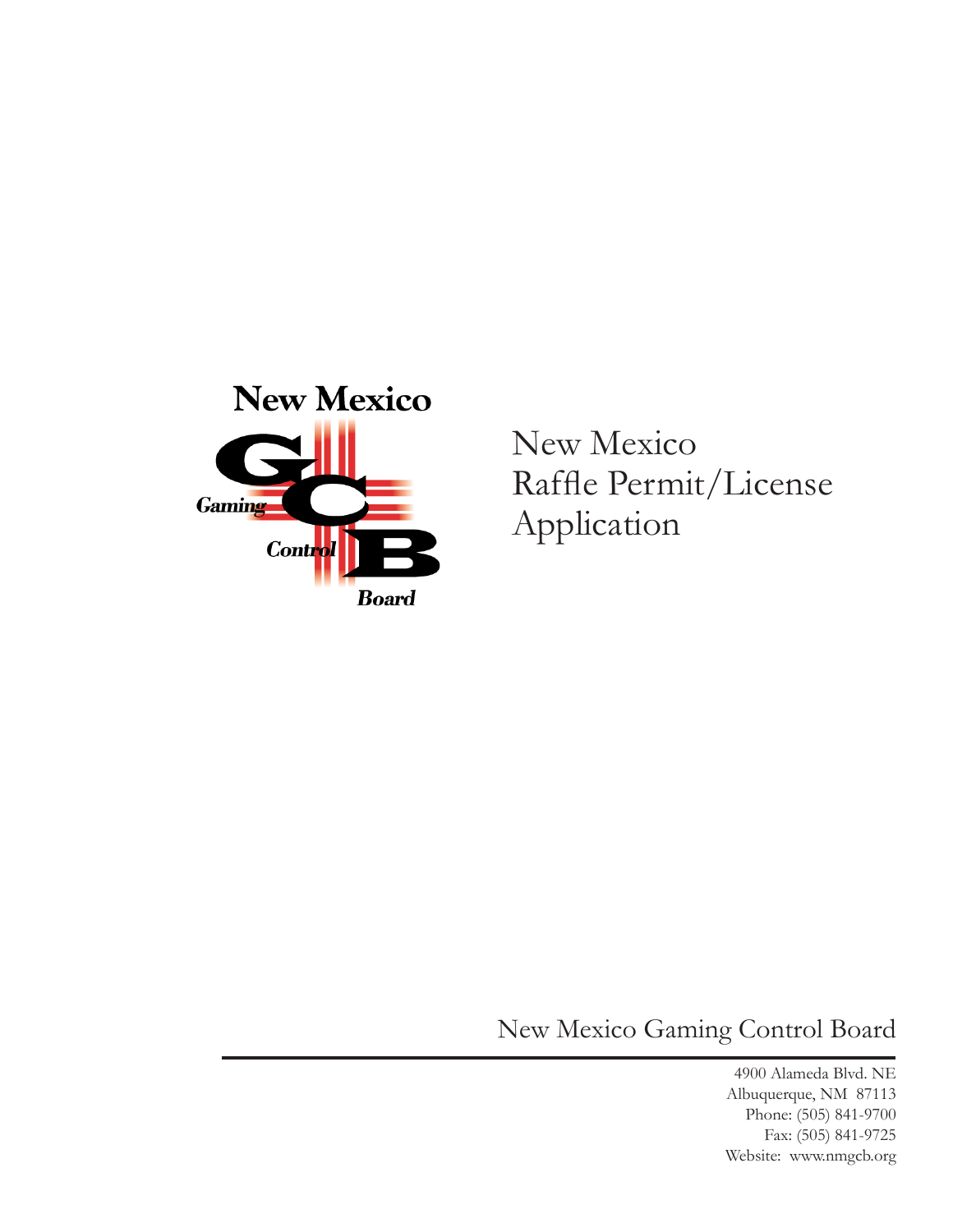#### Raffle Permit/License **Application Checklist**

#### THE FOLLOWING ACCOMPANYING FORMS MUST BE SIGNED AND RETURNED WITH THE APPLICATION:

- □ Raffle Permit/License Application Form (pg. 1)
- $\Box$  Affirmation & Statement (pg. 2)
- $\Box$  Roster for Organization (pg. 3)
- $\Box$  BRT Account Authorization Form (pg. 4)

### ATTACHMENTS THAT MUST BE INCLUDED WITH THE APPLICATION:

- $\Box$  Copy of Letter from IRS establishing Employer Identification Number (EIN)
- $\Box$  Copy of Articles of Organization, including amendments, if applicable
- $\Box$  Copy of by-laws for applicant organization
- Certification of Charitable Solicitation Registration issued by Attorney General's Office (if applicable)
- $\Box$  Certificate of Corporate Good Standing (issued by the Secretary of State)
- $\Box$  Letter of good standing from parent organization (if applicable)
- $\Box$  Copy of applicant's organization's charter
- A list of members **engaged in carrying out the purposes of the applicant organization** for each of the two (2) years preceding the application.
- $\Box$  Copy of signed resolution by the Board of Directors of the applicant organization setting forth the applicant's authorization to apply for the Raffle Permit/License
- □ Copy of Bank Signature Card
- $\Box$  Copy of a premise rental agreement (if applicable)
- $\Box$  Copy of the security services agreement (if applicable)
- $\Box$  Income or Financial statement that shows the charitable use of net proceeds of fund raising activities by the organization

## **INCOMPLETE APPLICATIONS MAY NOT BE ACCEPTED**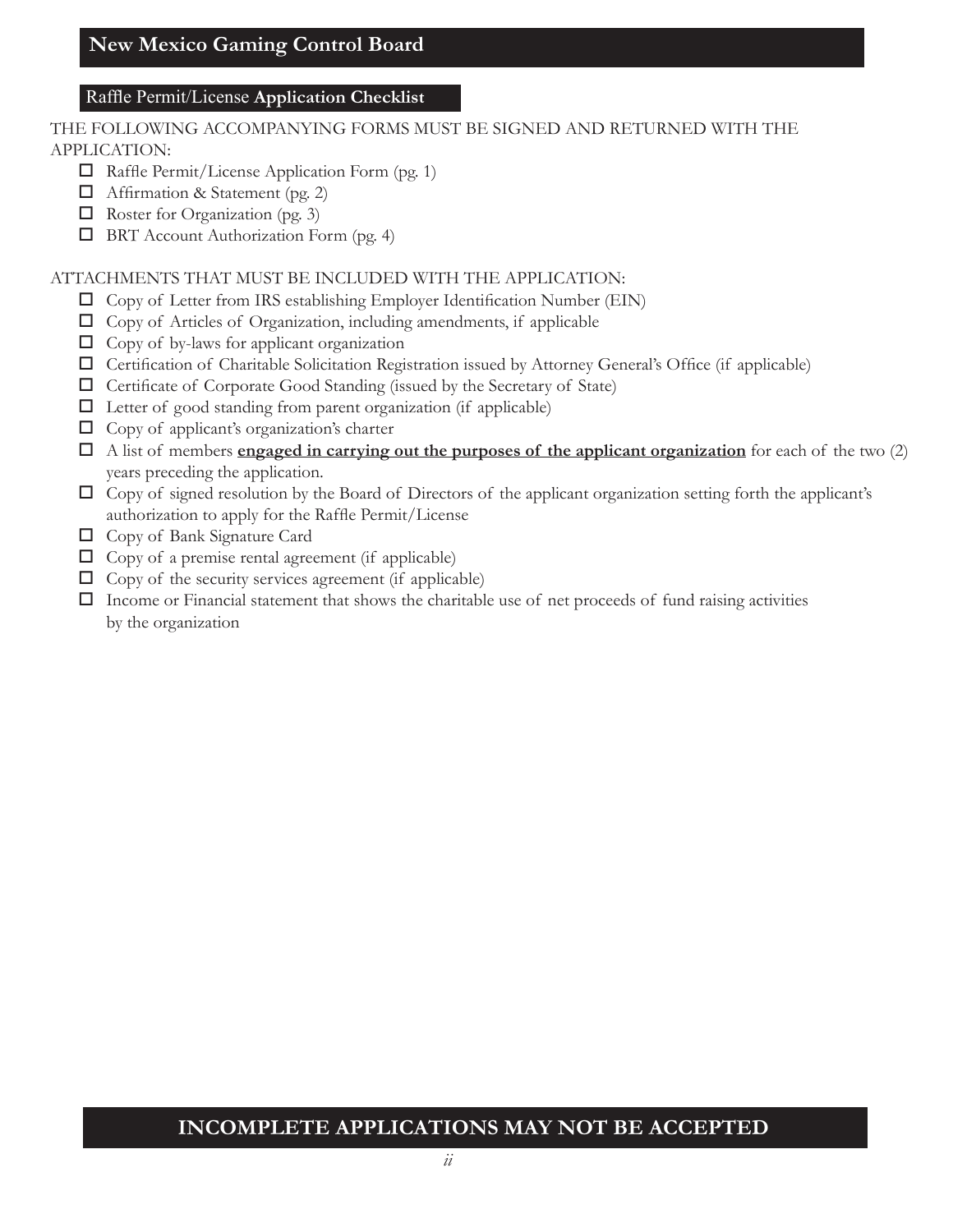

## **New Mexico Gaming Control Board APPLICATION FOR REGISTRATION NON-PROFIT RAFFLE LICENSE/PERMIT Revised August 2015**

| Name and Type of Qualified Organization i.e. ABC Charity - 501C(3)                                                                                                                                       |                      |                       | License $#$ (if previously licenced in NM) |              |           |  |  |
|----------------------------------------------------------------------------------------------------------------------------------------------------------------------------------------------------------|----------------------|-----------------------|--------------------------------------------|--------------|-----------|--|--|
| <b>Contact Name</b>                                                                                                                                                                                      |                      | <b>Contact Number</b> |                                            |              |           |  |  |
| Physical Address                                                                                                                                                                                         |                      |                       | City                                       | <b>State</b> | Zip       |  |  |
| Email                                                                                                                                                                                                    | Phone                | Fax                   |                                            |              |           |  |  |
| <b>Mailing Address</b>                                                                                                                                                                                   |                      |                       | City                                       | <b>State</b> | Zip       |  |  |
|                                                                                                                                                                                                          |                      |                       |                                            |              |           |  |  |
| Type of organization:<br>□ Charitable □ Civic/Service □ Educational □ Environmental □ Fraternal □ Religious □ Labor □ Vol. Firemen's □ Veterans                                                          |                      |                       |                                            |              |           |  |  |
|                                                                                                                                                                                                          |                      |                       |                                            |              |           |  |  |
|                                                                                                                                                                                                          |                      |                       |                                            |              |           |  |  |
|                                                                                                                                                                                                          |                      |                       |                                            |              |           |  |  |
|                                                                                                                                                                                                          |                      |                       |                                            |              |           |  |  |
| Number of active members in good standing:                                                                                                                                                               |                      |                       |                                            |              |           |  |  |
| State the specific purpose(s) to which the entire net proceeds from games of chance are to be devoted:                                                                                                   |                      |                       |                                            |              |           |  |  |
|                                                                                                                                                                                                          |                      |                       |                                            |              |           |  |  |
|                                                                                                                                                                                                          |                      |                       |                                            |              |           |  |  |
|                                                                                                                                                                                                          |                      |                       |                                            |              |           |  |  |
| Does your organization intend to conduct more than 1 Raffle per quarter or 4 Raffles in one calendar year? $\Box$ YES                                                                                    |                      |                       |                                            |              | $\Box$ NO |  |  |
|                                                                                                                                                                                                          |                      |                       |                                            |              |           |  |  |
| Address of where Raffles will be conducted (physical address MUST be shown before permit is issued Phone                                                                                                 |                      |                       |                                            |              |           |  |  |
| Street                                                                                                                                                                                                   |                      |                       | City                                       | <b>State</b> | Zip       |  |  |
|                                                                                                                                                                                                          |                      |                       |                                            |              |           |  |  |
|                                                                                                                                                                                                          |                      |                       |                                            |              |           |  |  |
| Time(s):                                                                                                                                                                                                 |                      |                       |                                            |              |           |  |  |
| If date and time are not known at time of application, this office shall be notified by email to: GCB-Bingo@state.nm.us, of day/time at least<br>2 weeks prior to games and before any chances are sold. |                      |                       |                                            |              |           |  |  |
|                                                                                                                                                                                                          |                      |                       |                                            |              |           |  |  |
|                                                                                                                                                                                                          |                      |                       |                                            |              |           |  |  |
|                                                                                                                                                                                                          |                      |                       |                                            |              |           |  |  |
| FOR AGENCY USE ONLY                                                                                                                                                                                      |                      |                       |                                            |              |           |  |  |
|                                                                                                                                                                                                          | <b>GCB BR-9-2015</b> |                       |                                            |              |           |  |  |

Entity Control #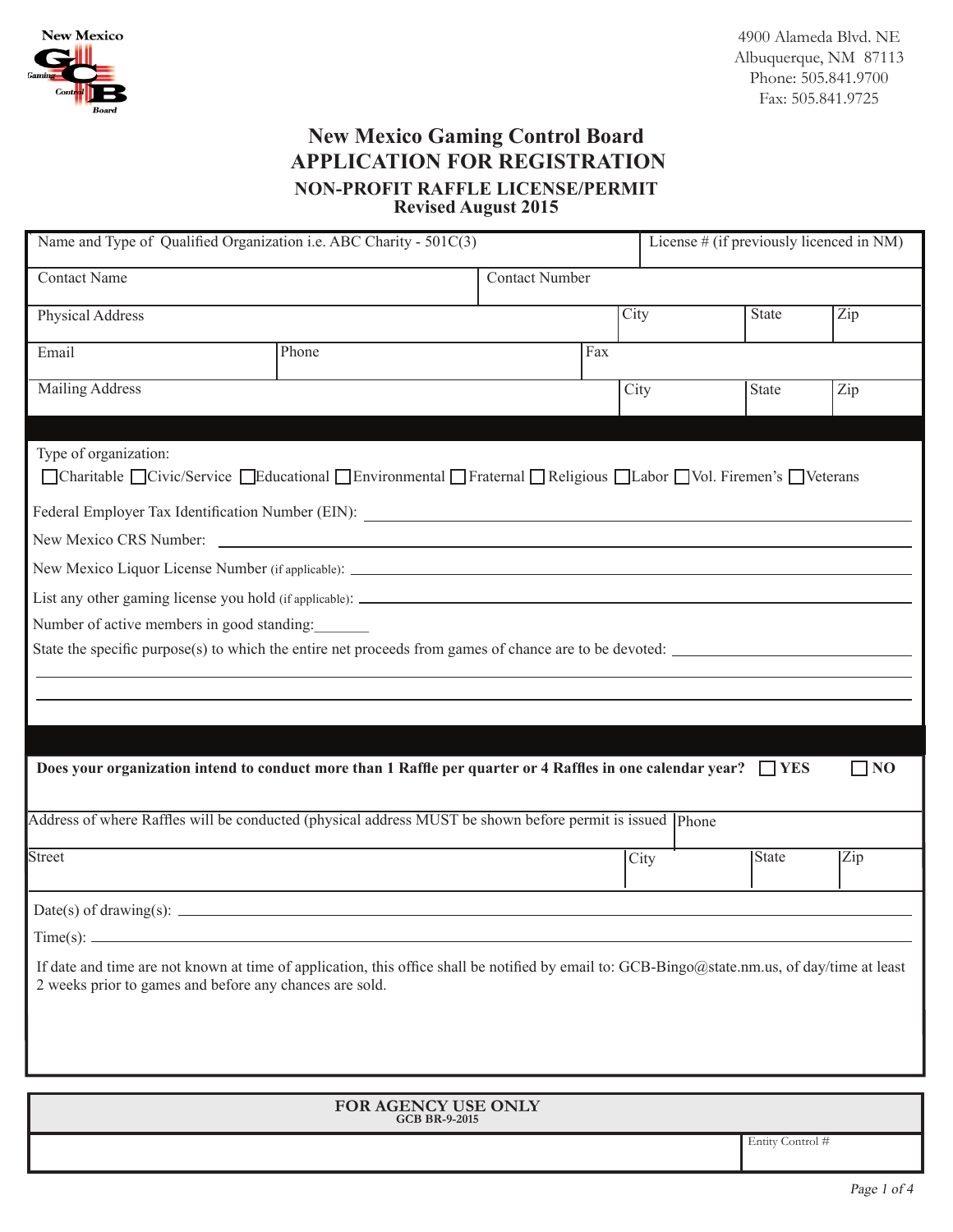

## **AFFIRMATION & STATEMENT**

|                                   |                                                                                                                                                                                                                                                            | acknowledge, understand and agree that by applying for and accepting any license, certification, permit, regis-<br>tration, renewal, or other approval (each a "License") from the New Mexico Gaming Control Board ("Board"), I am certifying to the Board that:                                                                                                                                                              |  |  |  |  |  |
|-----------------------------------|------------------------------------------------------------------------------------------------------------------------------------------------------------------------------------------------------------------------------------------------------------|-------------------------------------------------------------------------------------------------------------------------------------------------------------------------------------------------------------------------------------------------------------------------------------------------------------------------------------------------------------------------------------------------------------------------------|--|--|--|--|--|
| 1.                                | I have read the NM Bingo & Raffle Act, and the Rules adopted by the Board pertaining to Raffles, and I understand the requirements of the Act and<br>Rules.                                                                                                |                                                                                                                                                                                                                                                                                                                                                                                                                               |  |  |  |  |  |
| 2.                                | I understand and agree that I am responsible for the Licensee's compliance with the Act and Rules including, where applicable to my job duties.                                                                                                            |                                                                                                                                                                                                                                                                                                                                                                                                                               |  |  |  |  |  |
| 3.                                | I understand and agree that I am responsible for submitting quarterly reports on the prescribed forms on, or before, but no later than the 25th of<br>April, July, October, and January.                                                                   |                                                                                                                                                                                                                                                                                                                                                                                                                               |  |  |  |  |  |
| 4.                                | I understand and agree, that along with the quarterly report, I must submit all supporting documentation which includes, but may not be limited to:<br>-Supplement Forms -Bank Statements -Copies of Check Images and Deposit Slips -Copies of Tax Coupons |                                                                                                                                                                                                                                                                                                                                                                                                                               |  |  |  |  |  |
| 5.                                |                                                                                                                                                                                                                                                            | I am signing this Certification with the knowledge that the Licensee and I will be subject to disciplinary action, including fines and/or revocation or<br>suspension of the Permit/License, for failure to comply with the Act or Board rules including, where applicable to my job duties.                                                                                                                                  |  |  |  |  |  |
|                                   | Printed Full Legal Name (Last, First, Middle) ___________________________________                                                                                                                                                                          |                                                                                                                                                                                                                                                                                                                                                                                                                               |  |  |  |  |  |
|                                   |                                                                                                                                                                                                                                                            |                                                                                                                                                                                                                                                                                                                                                                                                                               |  |  |  |  |  |
|                                   |                                                                                                                                                                                                                                                            |                                                                                                                                                                                                                                                                                                                                                                                                                               |  |  |  |  |  |
|                                   |                                                                                                                                                                                                                                                            |                                                                                                                                                                                                                                                                                                                                                                                                                               |  |  |  |  |  |
| $I_{\rm{L}}$ $\frac{1}{\sqrt{2}}$ | <i>printed name</i>                                                                                                                                                                                                                                        | do solemnly swear under penalty of perjury that the information contained herein is true and correct to the best of<br>my knowledge and belief. I state under penalty of perjury that no commission, salary, compensation, reward, or recompense shall be paid to any person for<br>holding, operating, or conducting such games of chance or for assisting therein except as otherwise provided in the NM Bingo & Raffle Act |  |  |  |  |  |
|                                   |                                                                                                                                                                                                                                                            |                                                                                                                                                                                                                                                                                                                                                                                                                               |  |  |  |  |  |
|                                   |                                                                                                                                                                                                                                                            | Signature                                                                                                                                                                                                                                                                                                                                                                                                                     |  |  |  |  |  |
|                                   |                                                                                                                                                                                                                                                            | Date                                                                                                                                                                                                                                                                                                                                                                                                                          |  |  |  |  |  |
|                                   |                                                                                                                                                                                                                                                            |                                                                                                                                                                                                                                                                                                                                                                                                                               |  |  |  |  |  |
|                                   |                                                                                                                                                                                                                                                            |                                                                                                                                                                                                                                                                                                                                                                                                                               |  |  |  |  |  |
|                                   | STATE OF NEW MEXICO                                                                                                                                                                                                                                        |                                                                                                                                                                                                                                                                                                                                                                                                                               |  |  |  |  |  |
| County of:                        |                                                                                                                                                                                                                                                            |                                                                                                                                                                                                                                                                                                                                                                                                                               |  |  |  |  |  |
|                                   |                                                                                                                                                                                                                                                            |                                                                                                                                                                                                                                                                                                                                                                                                                               |  |  |  |  |  |
|                                   |                                                                                                                                                                                                                                                            |                                                                                                                                                                                                                                                                                                                                                                                                                               |  |  |  |  |  |
|                                   | attached forms and knows the contents thereof; and that all matters therein set forth are true of their own knowledge.                                                                                                                                     |                                                                                                                                                                                                                                                                                                                                                                                                                               |  |  |  |  |  |
|                                   |                                                                                                                                                                                                                                                            | Signature <u>example and the set of the set of the set of the set of the set of the set of the set of the set of the set of the set of the set of the set of the set of the set of the set of the set of the set of the set of t</u>                                                                                                                                                                                          |  |  |  |  |  |
|                                   | (Must be notarized by notary public)                                                                                                                                                                                                                       |                                                                                                                                                                                                                                                                                                                                                                                                                               |  |  |  |  |  |
|                                   |                                                                                                                                                                                                                                                            |                                                                                                                                                                                                                                                                                                                                                                                                                               |  |  |  |  |  |
|                                   |                                                                                                                                                                                                                                                            |                                                                                                                                                                                                                                                                                                                                                                                                                               |  |  |  |  |  |
|                                   |                                                                                                                                                                                                                                                            |                                                                                                                                                                                                                                                                                                                                                                                                                               |  |  |  |  |  |
|                                   |                                                                                                                                                                                                                                                            |                                                                                                                                                                                                                                                                                                                                                                                                                               |  |  |  |  |  |
|                                   | [SEAL]                                                                                                                                                                                                                                                     |                                                                                                                                                                                                                                                                                                                                                                                                                               |  |  |  |  |  |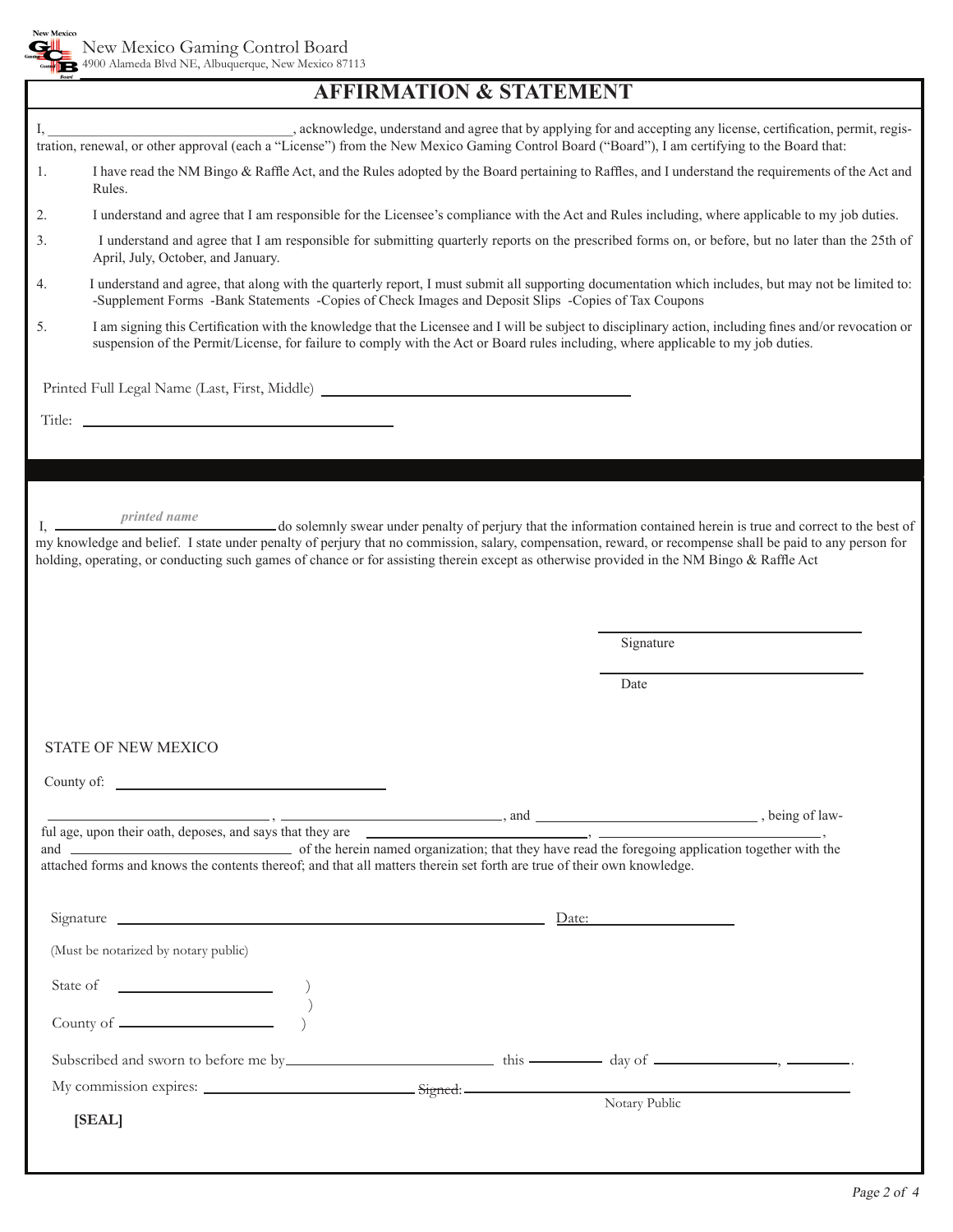

| Name of Financial Institution/ Bank where Bingo/Pull Tab/Raffle operating account is held:<br>Zip<br>State<br>City<br><b>Account Number</b><br>Current Bank Balance in Account<br>ROSTER FOR MEMBERS IN CHARGE AND MEMBERS CONDUCTING RAFFLES<br>Name of Organization:<br>Date:<br>Title:<br>Name<br>Phone<br>Membership Date<br>Address<br>City<br>Zip<br>State<br>Phone<br>Membership Date<br>Name<br>Address<br>City<br>Zip<br>State<br>Phone<br>Membership Date<br>Name<br>City<br>Zip<br>Address<br><b>State</b><br>Phone<br>Name<br>Membership Date<br>Address<br>Zip<br>City<br><b>State</b><br>Phone<br>Membership Date<br>Name<br>Address<br>City<br>State<br>Zip<br>Phone<br>Membership Date<br>Name<br>Address<br>Zip<br>City<br><b>State</b><br>Phone<br>Membership Date<br>Name<br>Address<br>City<br>State<br>Zip<br>Phone<br>Membership Date<br>Name<br>Zip<br>City<br>Address<br>State<br>Phone<br>Membership Date<br>Name<br>Address<br>City<br>Zip<br><b>State</b><br>Phone<br>Membership Date<br>Name<br>Zip<br>Address<br>City<br>State<br>Phone<br>Membership Date<br>Name<br>Address<br>City<br>Zip<br>State<br>Phone<br>Membership Date<br>Name<br>Zip<br>Address<br>City<br><b>State</b><br>Phone<br>Membership Date<br>Name<br>Address<br>City<br>Zip<br>State<br>Phone<br>Membership Date<br>Name<br>Zip<br>Address<br>City<br><b>State</b> |                                       |  | FINANCIAL INSTITUTION/BANK OPERATING ACCOUNT INFORMATION |  |  |
|-----------------------------------------------------------------------------------------------------------------------------------------------------------------------------------------------------------------------------------------------------------------------------------------------------------------------------------------------------------------------------------------------------------------------------------------------------------------------------------------------------------------------------------------------------------------------------------------------------------------------------------------------------------------------------------------------------------------------------------------------------------------------------------------------------------------------------------------------------------------------------------------------------------------------------------------------------------------------------------------------------------------------------------------------------------------------------------------------------------------------------------------------------------------------------------------------------------------------------------------------------------------------------------------------------------------------------------------------------------------------|---------------------------------------|--|----------------------------------------------------------|--|--|
|                                                                                                                                                                                                                                                                                                                                                                                                                                                                                                                                                                                                                                                                                                                                                                                                                                                                                                                                                                                                                                                                                                                                                                                                                                                                                                                                                                       |                                       |  |                                                          |  |  |
|                                                                                                                                                                                                                                                                                                                                                                                                                                                                                                                                                                                                                                                                                                                                                                                                                                                                                                                                                                                                                                                                                                                                                                                                                                                                                                                                                                       | Address of Financial Institution/Bank |  |                                                          |  |  |
|                                                                                                                                                                                                                                                                                                                                                                                                                                                                                                                                                                                                                                                                                                                                                                                                                                                                                                                                                                                                                                                                                                                                                                                                                                                                                                                                                                       |                                       |  |                                                          |  |  |
|                                                                                                                                                                                                                                                                                                                                                                                                                                                                                                                                                                                                                                                                                                                                                                                                                                                                                                                                                                                                                                                                                                                                                                                                                                                                                                                                                                       |                                       |  |                                                          |  |  |
|                                                                                                                                                                                                                                                                                                                                                                                                                                                                                                                                                                                                                                                                                                                                                                                                                                                                                                                                                                                                                                                                                                                                                                                                                                                                                                                                                                       |                                       |  |                                                          |  |  |
|                                                                                                                                                                                                                                                                                                                                                                                                                                                                                                                                                                                                                                                                                                                                                                                                                                                                                                                                                                                                                                                                                                                                                                                                                                                                                                                                                                       |                                       |  |                                                          |  |  |
|                                                                                                                                                                                                                                                                                                                                                                                                                                                                                                                                                                                                                                                                                                                                                                                                                                                                                                                                                                                                                                                                                                                                                                                                                                                                                                                                                                       |                                       |  |                                                          |  |  |
|                                                                                                                                                                                                                                                                                                                                                                                                                                                                                                                                                                                                                                                                                                                                                                                                                                                                                                                                                                                                                                                                                                                                                                                                                                                                                                                                                                       |                                       |  |                                                          |  |  |
|                                                                                                                                                                                                                                                                                                                                                                                                                                                                                                                                                                                                                                                                                                                                                                                                                                                                                                                                                                                                                                                                                                                                                                                                                                                                                                                                                                       | Title:                                |  |                                                          |  |  |
|                                                                                                                                                                                                                                                                                                                                                                                                                                                                                                                                                                                                                                                                                                                                                                                                                                                                                                                                                                                                                                                                                                                                                                                                                                                                                                                                                                       |                                       |  |                                                          |  |  |
|                                                                                                                                                                                                                                                                                                                                                                                                                                                                                                                                                                                                                                                                                                                                                                                                                                                                                                                                                                                                                                                                                                                                                                                                                                                                                                                                                                       | Title:                                |  |                                                          |  |  |
|                                                                                                                                                                                                                                                                                                                                                                                                                                                                                                                                                                                                                                                                                                                                                                                                                                                                                                                                                                                                                                                                                                                                                                                                                                                                                                                                                                       |                                       |  |                                                          |  |  |
|                                                                                                                                                                                                                                                                                                                                                                                                                                                                                                                                                                                                                                                                                                                                                                                                                                                                                                                                                                                                                                                                                                                                                                                                                                                                                                                                                                       | Title:                                |  |                                                          |  |  |
|                                                                                                                                                                                                                                                                                                                                                                                                                                                                                                                                                                                                                                                                                                                                                                                                                                                                                                                                                                                                                                                                                                                                                                                                                                                                                                                                                                       |                                       |  |                                                          |  |  |
|                                                                                                                                                                                                                                                                                                                                                                                                                                                                                                                                                                                                                                                                                                                                                                                                                                                                                                                                                                                                                                                                                                                                                                                                                                                                                                                                                                       | Title:                                |  |                                                          |  |  |
|                                                                                                                                                                                                                                                                                                                                                                                                                                                                                                                                                                                                                                                                                                                                                                                                                                                                                                                                                                                                                                                                                                                                                                                                                                                                                                                                                                       |                                       |  |                                                          |  |  |
|                                                                                                                                                                                                                                                                                                                                                                                                                                                                                                                                                                                                                                                                                                                                                                                                                                                                                                                                                                                                                                                                                                                                                                                                                                                                                                                                                                       | Title:                                |  |                                                          |  |  |
|                                                                                                                                                                                                                                                                                                                                                                                                                                                                                                                                                                                                                                                                                                                                                                                                                                                                                                                                                                                                                                                                                                                                                                                                                                                                                                                                                                       |                                       |  |                                                          |  |  |
|                                                                                                                                                                                                                                                                                                                                                                                                                                                                                                                                                                                                                                                                                                                                                                                                                                                                                                                                                                                                                                                                                                                                                                                                                                                                                                                                                                       | Title:                                |  |                                                          |  |  |
|                                                                                                                                                                                                                                                                                                                                                                                                                                                                                                                                                                                                                                                                                                                                                                                                                                                                                                                                                                                                                                                                                                                                                                                                                                                                                                                                                                       |                                       |  |                                                          |  |  |
|                                                                                                                                                                                                                                                                                                                                                                                                                                                                                                                                                                                                                                                                                                                                                                                                                                                                                                                                                                                                                                                                                                                                                                                                                                                                                                                                                                       | Title:                                |  |                                                          |  |  |
|                                                                                                                                                                                                                                                                                                                                                                                                                                                                                                                                                                                                                                                                                                                                                                                                                                                                                                                                                                                                                                                                                                                                                                                                                                                                                                                                                                       |                                       |  |                                                          |  |  |
|                                                                                                                                                                                                                                                                                                                                                                                                                                                                                                                                                                                                                                                                                                                                                                                                                                                                                                                                                                                                                                                                                                                                                                                                                                                                                                                                                                       | Title:                                |  |                                                          |  |  |
|                                                                                                                                                                                                                                                                                                                                                                                                                                                                                                                                                                                                                                                                                                                                                                                                                                                                                                                                                                                                                                                                                                                                                                                                                                                                                                                                                                       |                                       |  |                                                          |  |  |
|                                                                                                                                                                                                                                                                                                                                                                                                                                                                                                                                                                                                                                                                                                                                                                                                                                                                                                                                                                                                                                                                                                                                                                                                                                                                                                                                                                       | Title:                                |  |                                                          |  |  |
|                                                                                                                                                                                                                                                                                                                                                                                                                                                                                                                                                                                                                                                                                                                                                                                                                                                                                                                                                                                                                                                                                                                                                                                                                                                                                                                                                                       |                                       |  |                                                          |  |  |
|                                                                                                                                                                                                                                                                                                                                                                                                                                                                                                                                                                                                                                                                                                                                                                                                                                                                                                                                                                                                                                                                                                                                                                                                                                                                                                                                                                       | Title:                                |  |                                                          |  |  |
|                                                                                                                                                                                                                                                                                                                                                                                                                                                                                                                                                                                                                                                                                                                                                                                                                                                                                                                                                                                                                                                                                                                                                                                                                                                                                                                                                                       |                                       |  |                                                          |  |  |
|                                                                                                                                                                                                                                                                                                                                                                                                                                                                                                                                                                                                                                                                                                                                                                                                                                                                                                                                                                                                                                                                                                                                                                                                                                                                                                                                                                       | Title:                                |  |                                                          |  |  |
|                                                                                                                                                                                                                                                                                                                                                                                                                                                                                                                                                                                                                                                                                                                                                                                                                                                                                                                                                                                                                                                                                                                                                                                                                                                                                                                                                                       |                                       |  |                                                          |  |  |
|                                                                                                                                                                                                                                                                                                                                                                                                                                                                                                                                                                                                                                                                                                                                                                                                                                                                                                                                                                                                                                                                                                                                                                                                                                                                                                                                                                       | Title:                                |  |                                                          |  |  |
|                                                                                                                                                                                                                                                                                                                                                                                                                                                                                                                                                                                                                                                                                                                                                                                                                                                                                                                                                                                                                                                                                                                                                                                                                                                                                                                                                                       |                                       |  |                                                          |  |  |
|                                                                                                                                                                                                                                                                                                                                                                                                                                                                                                                                                                                                                                                                                                                                                                                                                                                                                                                                                                                                                                                                                                                                                                                                                                                                                                                                                                       | Title:                                |  |                                                          |  |  |
|                                                                                                                                                                                                                                                                                                                                                                                                                                                                                                                                                                                                                                                                                                                                                                                                                                                                                                                                                                                                                                                                                                                                                                                                                                                                                                                                                                       |                                       |  |                                                          |  |  |